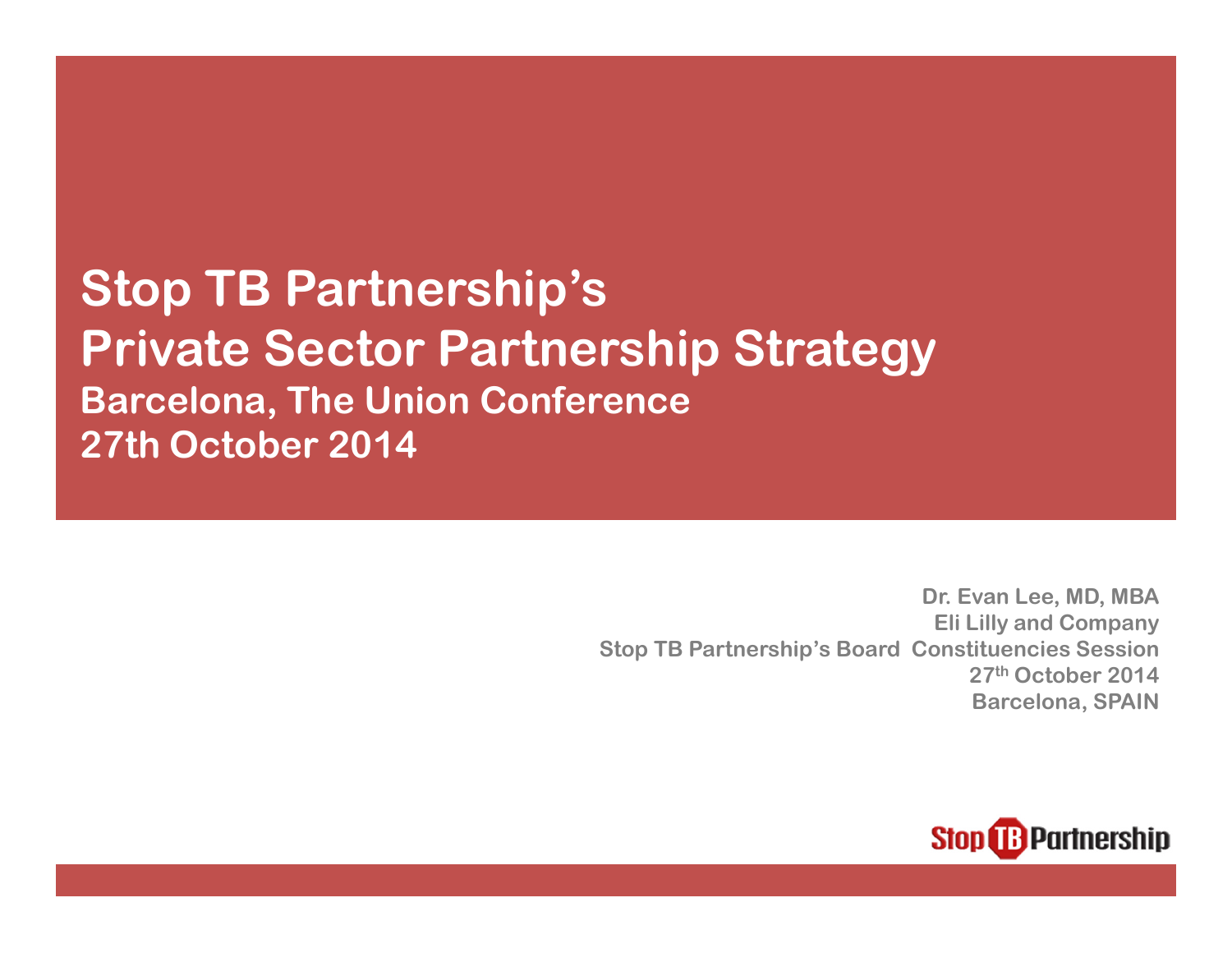

Leveraging the private sector should be a core part of Stop TB's business model.

Private sector can further support Stop TB effectively implement its four strategic goals and, overall, increase awareness, engagement and funding for TB.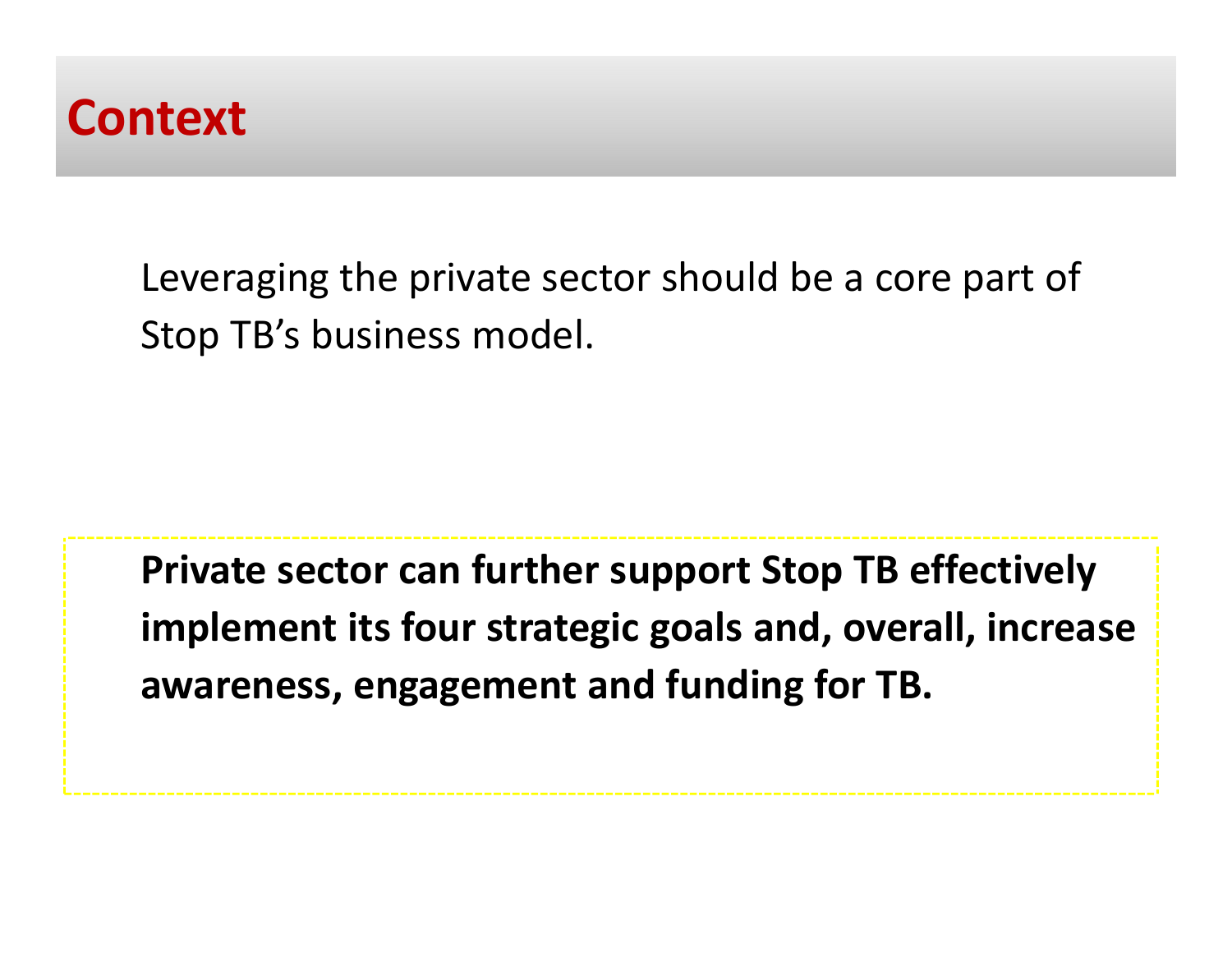# Strategic PSC Framework

| <b>Vision</b>                                        | Leverage the core competencies of the private sector to innovate and provide solutions to address<br>global health challenges and advance global health conditions.                         |                                                                                                   |                                                                                                             |                                                                                          |
|------------------------------------------------------|---------------------------------------------------------------------------------------------------------------------------------------------------------------------------------------------|---------------------------------------------------------------------------------------------------|-------------------------------------------------------------------------------------------------------------|------------------------------------------------------------------------------------------|
| <b>Operating</b><br><b>Principle</b>                 | Support Stop TB effectively implement its four strategic goals, and, overall, increase awareness,<br>engagement and funding for TB.                                                         |                                                                                                   |                                                                                                             |                                                                                          |
| <b>Stop TB's</b><br><b>Strategic</b><br><b>Goals</b> | Facilitate<br>collaboration among<br>partners.                                                                                                                                              | Increase political<br>engagement by key<br>influencers to double<br>external financing for<br>TB. | <b>B</b> Promote<br>innovation in TB<br>diagnosis and care.                                                 | <b>Ensure universal</b><br>access to quality<br>assured TB medicines<br>and diagnostics. |
| Stop TB's<br>Gaps/Needs                              | Increase the visibility of<br>Stop TB among new<br>audiences not<br>previously reached.                                                                                                     | Catalyse Stop TB to<br>identify new<br>approaches and<br>funding streams.                         | Provide a vehicle for<br>developing, delivering<br>and implementing new<br>product/new tool<br>development. | Promote the<br>importance of quality<br>assured drugs at the<br>country-level.           |
| <b>Private Sector's</b><br><b>Benefits</b>           | Cost improvement and risk reduction.<br>Introduction to key stakeholders and understanding of developing/new markets.<br>Image enhancement.<br>Credibility management.<br>Staff motivation. |                                                                                                   |                                                                                                             |                                                                                          |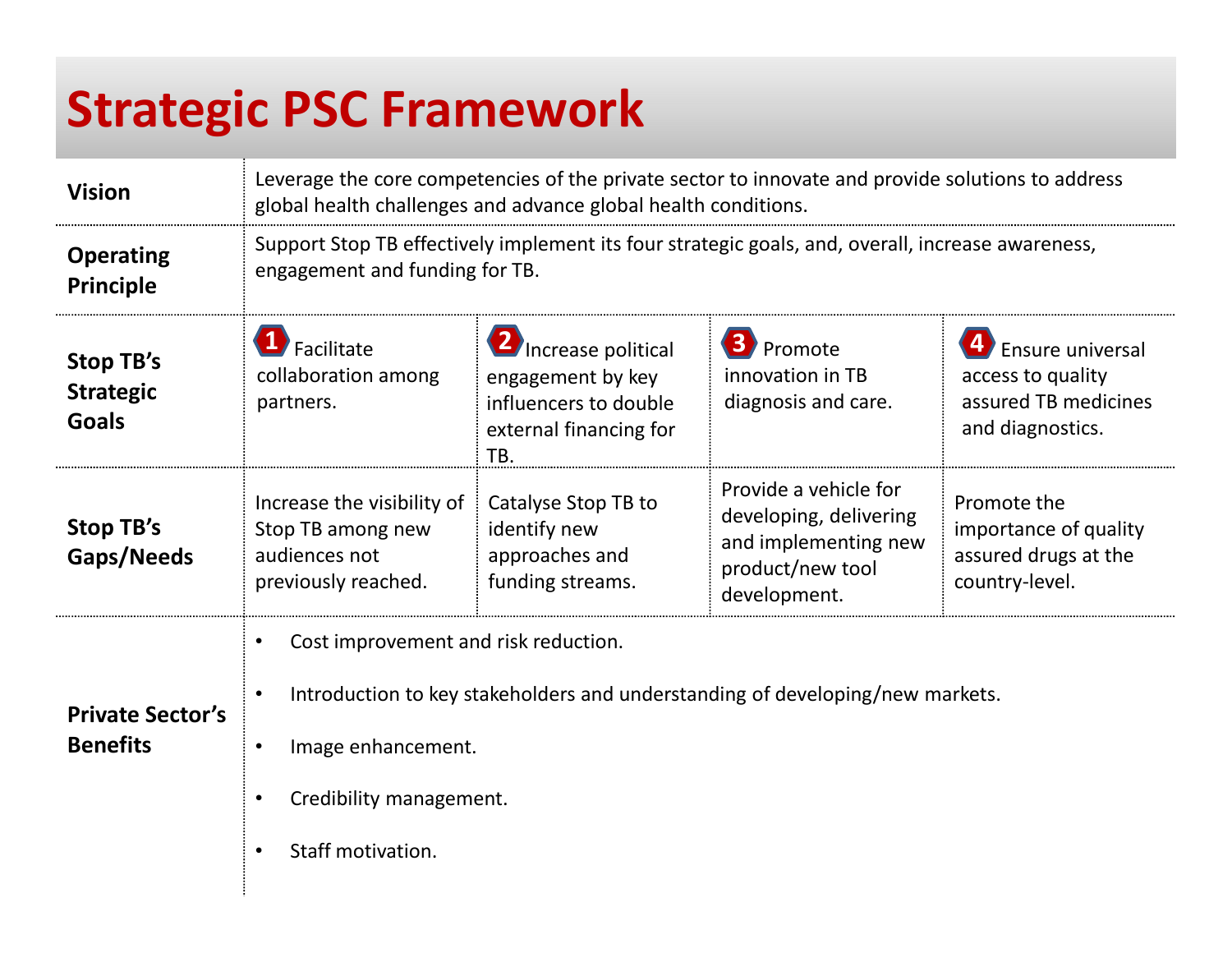# Private Sector Constituency (snapshot)

#### Current**Responsibilities**

- • Provide the Private Sector Constituency's perspectives on the Board's and Secretariat's strategy development, financial resources commitment, organizational performance, etc.
- • Maintain regular communication and feedback mechanism between the Private Sector Constituency, its members, the Board and the Secretariat – including regarding the Secretariat's hosting scenarios and the draft private sector partnership strategy.
- • Develop and maintain an extensive network of contacts within the Private Sector Constituency.

#### AccomplishedPerformance

- •• 70 total members as of today. 9 new members formally joined the Private Sector Constituency.
- • Collaborate with and provide the Secretariat guidance during the development of the private sector partnership strategy and provide input on initiatives such as branding, operational strategy and select committees (e.g., Finance Committee).
- • Identify and capture synergies between the Private Sector Constituency's and Secretariat's functions and working modalities.

### **Ongoing** Engagement

- • Continue engagement with various companies – including mining companies and healthcare industry – including providers.
- • Support engagement with other private sector constituencies – including the Private-Public Mix Working Group, Global Fund, etc.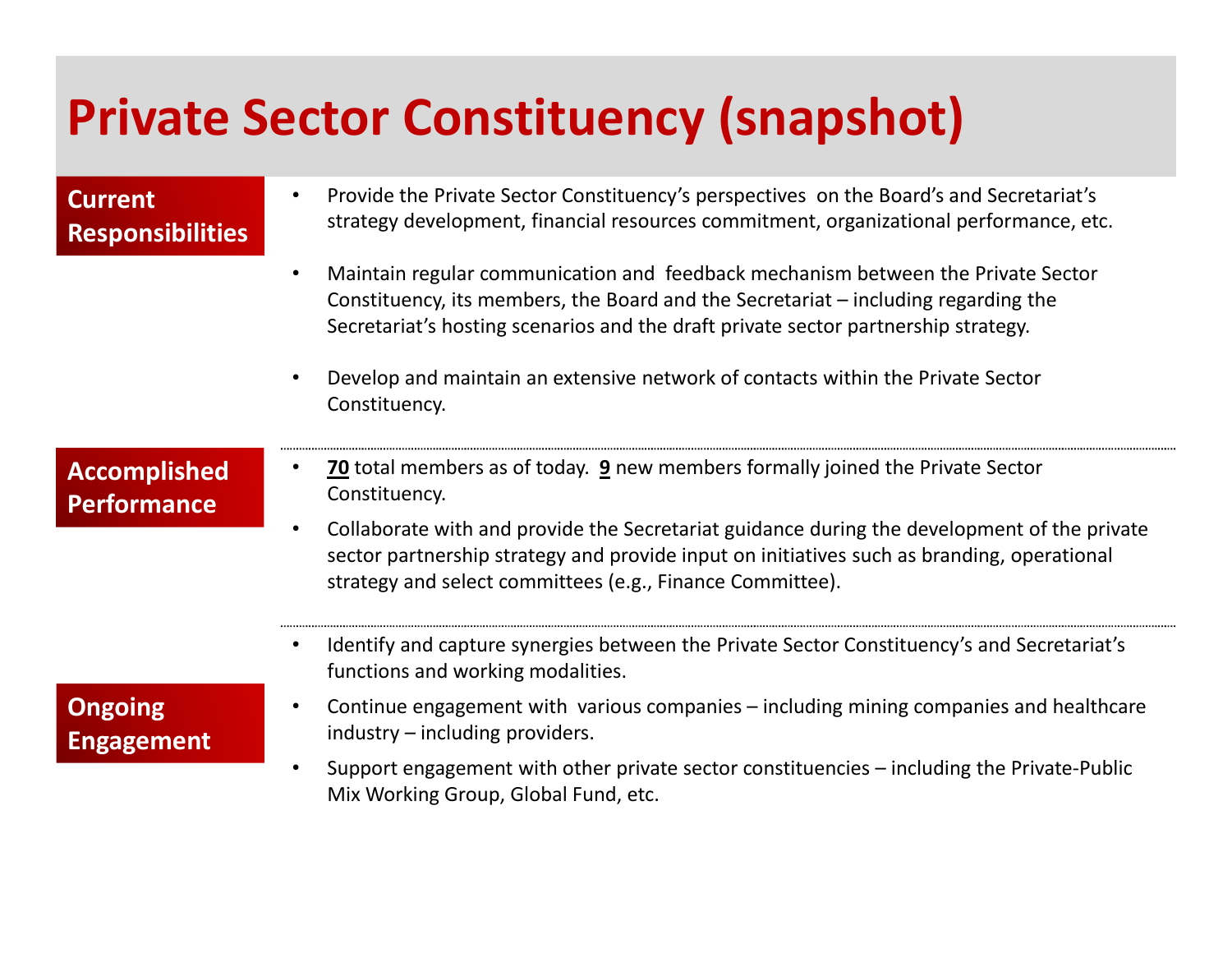## Development Process

Initial Consultation(February 2014)

Working Sessions(February-June 2014) Board Presentation(July-September 2014)

- • Identified need for a strategic shift in Stop TB's private sector partnership.
- • Held brainstorming sessions with Stop TB, Lilly, GBCHealth, GAVI and Global Fund.
- • Conducted landscape analysis on GAVI, Global Fund, RBM, UNAIDS, UNHCR and WFP.
- • Held working sessions between Stop TB and Lilly.
- • Drafted strategy and strategic framework.
- • Got feedback from the Private Sector Constituency.

• Present draft strategy to the Board.

•

- • Got Board positive feedback on the strategy in July.
	- Held working session between Stop TB and Lilly to identify areas of interventions for the private sector.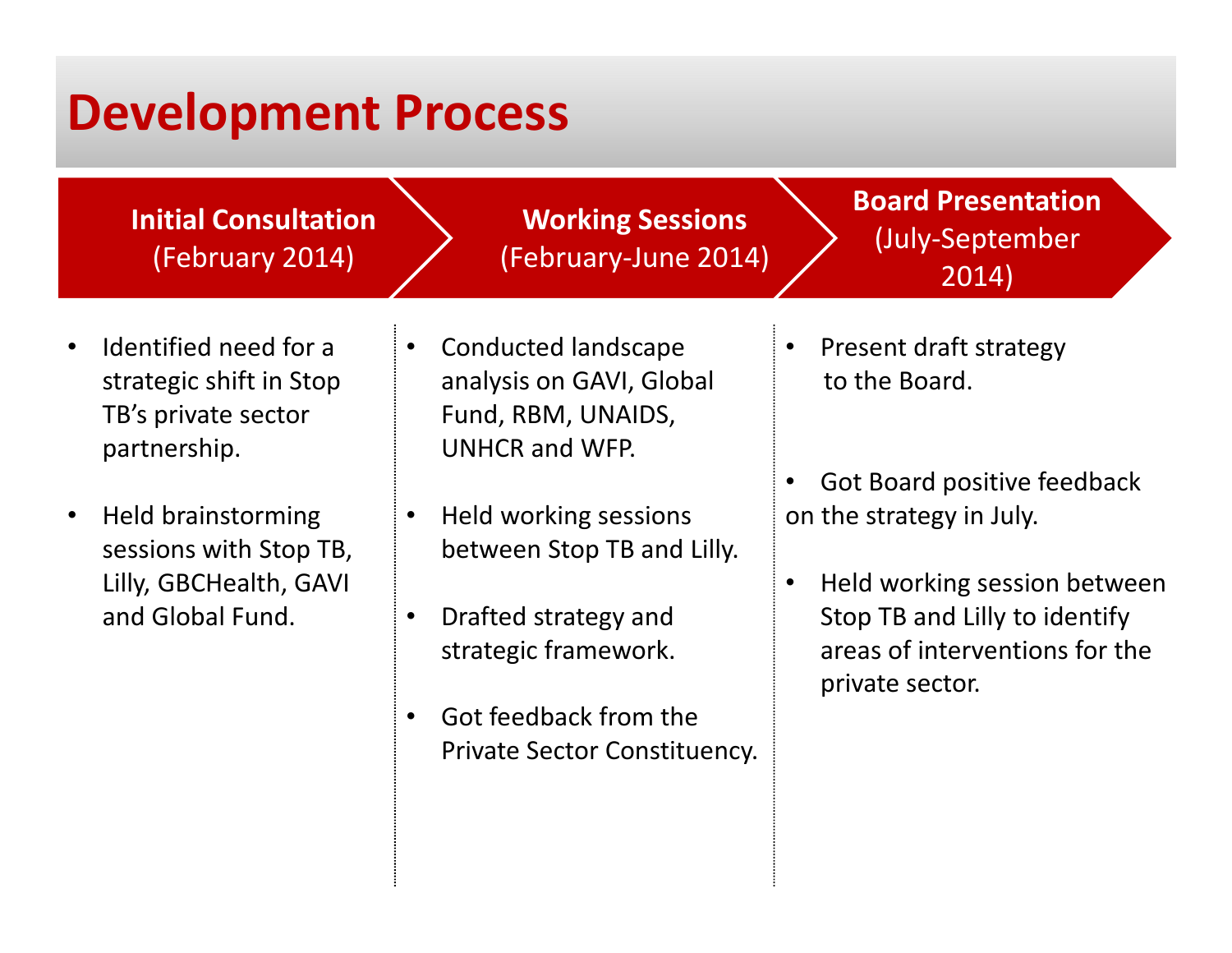## Where we are now

### November:

### **October**

Identified xxx Number of gaos

The ideas will be presented to the PSC for consideration and potentialpartnershipopportunities.

Ideally start to work on a specificinitiatives.

December: